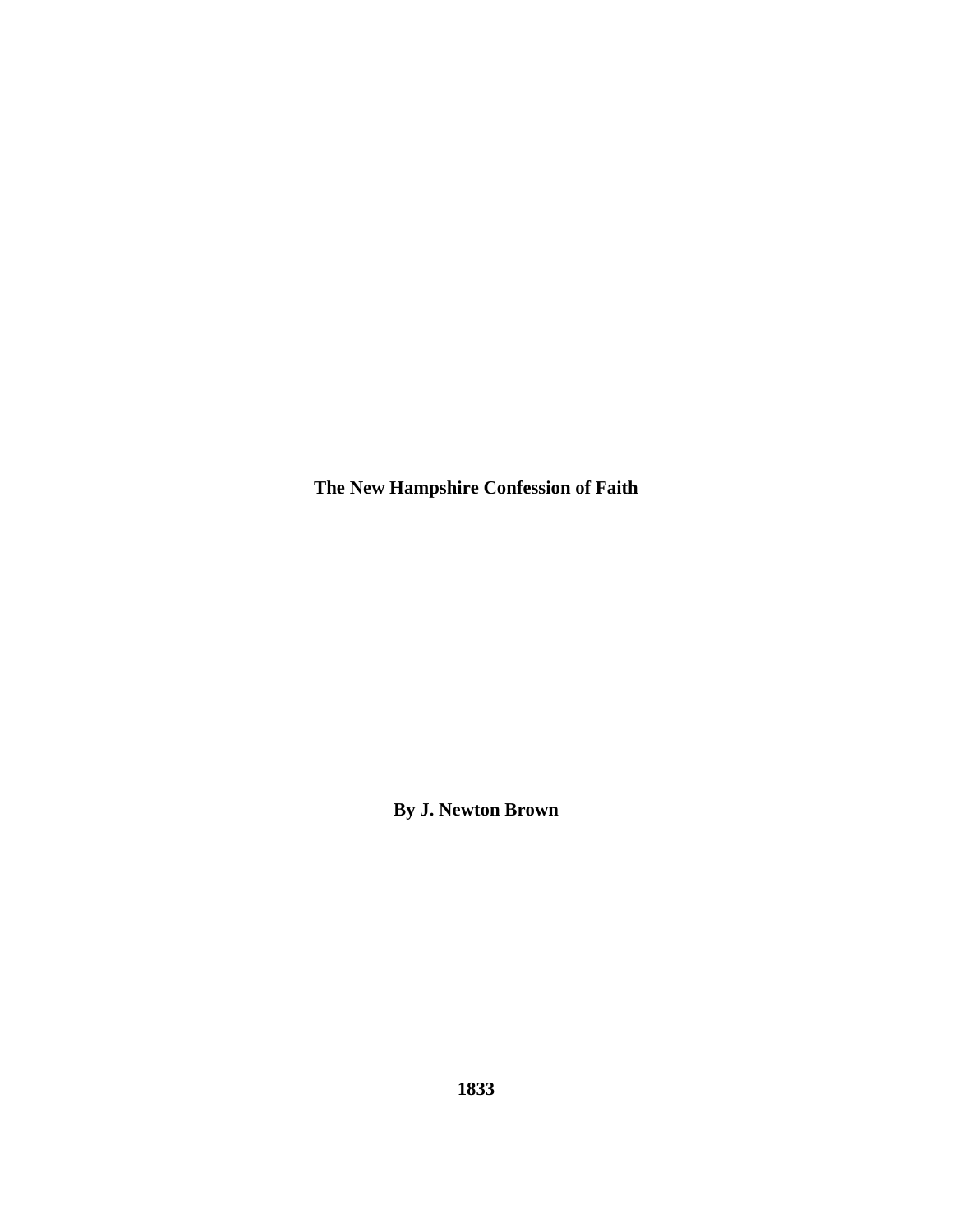#### **The New Hampshire Confession of Faith**

#### I. Of the Scriptures

We believe that the Holy Bible was written by men divinely inspired, and is a perfect treasure of heavenly instruction; that it has God for its author, salvation for its end, and truth without any mixture of error for its matter, that it reveals the principles by which God will judge us; and therefore is, and shall remain to the end of the world, the true center of Christian union , and the supreme standard by which all human conduct, creeds, and opinions should be tried.

II Tim. 3:16-17; II Tim. 3:15; Proverbs 30:5-6; Romans 2:12; Phil. 3:16; I John 4:1

#### II. Of the True God

We believe that there is one, and only one living and true God, an infinite intelligent Spirit, whose name is JEHOVAH, the Maker and supreme Ruler of heaven and earth; inexpressibly glorious in holiness, and worthy of all possible honor, confidence and love; that in the unity of the Godhead there are three persons, the Father, the Son, and the Holy Ghost; equal in every divine perfection and executing distinct but harmonious offices in the great work of redemption.

John 4:24; Ps. 83:18; Heb.3:4; Rom. 1:20; Jer.10:10; Ex.15:11; Ps.147:5; Isa.6:3; I Pet.1:15-16; Rev.4:6-8; Mark12:30; Rev.4:11; Matt.10:37; Jer.2:12-13; Matt.28:19; John 15:26; I Cor.12:4-6; I John 5:7; John10:30; John 5:17; John 14:23; John 17:5&10; Acts 5:3-4; I Cor.2:10-11; Phil. 2:5-6; Eph. 2:18; II Cor.13:14; Rev. 1:4-5.

## III. Of the Fall of Man

We believe that man was created in holiness, under the law of his Maker, but by voluntary transgression fell from that holy and happy state; in consequence of which all mankind are now sinners, not by constraint but choice; being by nature utterly void of that holiness required by the law of God, positively inclined to evil; and therefore under just condemnation to eternal ruin, without defense or excuse.

Gen.1:27; Gen.1:31; Ecc.7:29; Acts 17:26-29; Gen.2:16-17; Gen.3:6-24; Rom. 5:12; Rom.5:15-19; Ps.51:5; Rom.8:7; Isa.53:6; Gen.6:12; Rom.3:9-18; Eph.2:1-3; Rom.1:18,32; Rom.2:1-16; Gal.3:10; Matt. 20:15; Ezek. 18:19-20; Rom.1:20; Rom.3:19; Gal. 3:22.

#### IV. Of the Way of Salvation

We believe that the salvation of sinners is wholly of grace; through the Mediatorial offices of the Son of God; who by the appointment of the Father freely took upon him our nature, yet without sin; honored the divine law by his personal obedience, and by his death made a full atonement for our sins; that having risen from the dead, he is now enthroned in heaven; and uniting in his wonderful person the tenderest sympathies with divine perfections, he is every way qualified to be a suitable, a compassionate, and an allsufficient Saviour.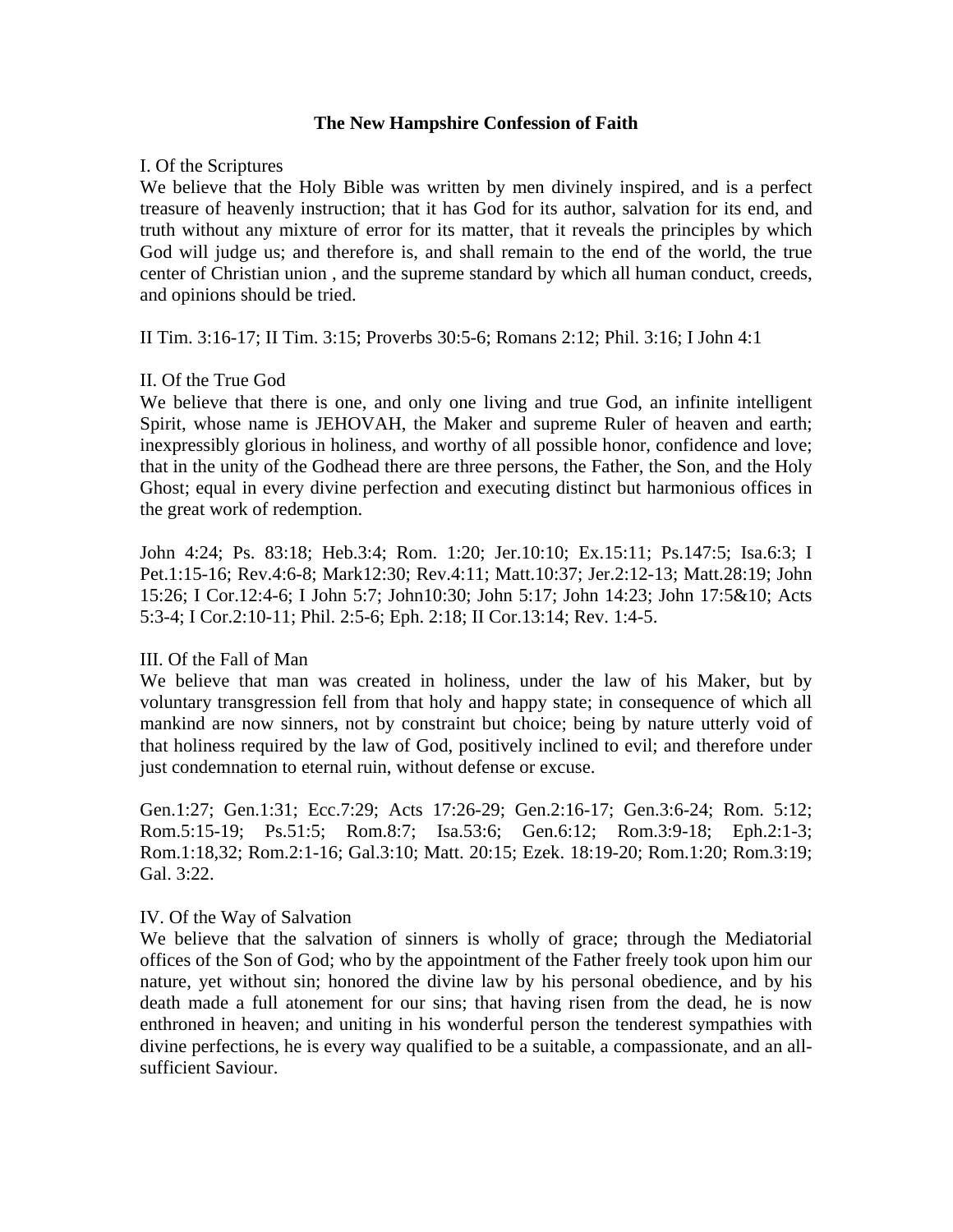Eph.2:3, Matt. 18:11, I John4:10, I Cor.3:5-7, Acts 15:11, John 3:16, John1:1-14, Heb. 4:14, Heb. 12-24, Phil. 2:9&14, II Cor. 5:21, Isa. 42:21, Phil. 2:8, Gal. 4:4-5, Rom. 3:21, Isa. 53:4-5, Matt. 20:28, Rom.4:25, Rom. 3:21-26, I John 2:3, I Cor. 15:1-3, Heb.9:13-15, Heb.1:8, Heb. 1:3, Col. 3:1-4, Heb. 7:25, Col. 2:18, Heb. 7:26, Ps. 89:19, Ps.34

# V. Of Justification

We believe that the great gospel blessing which Christ secures to such as believe in him is justification; that justification includes the pardon of sin, and the promise of eternal life on principles of righteousness; that it is bestowed not in consideration of any works of righteousness which we have done, but solely through faith in the Redeemer's blood; by virtue of which faith his perfect righteousness is freely imputed to us of God; that it brings us into a state of most blessed peace and favor with God, and secures every other blessing needful for time and eternity.

John 1:16, Eph.3:8, Acts 13:39, Isa. 53:11-12, Rom5:1-2, Rom. 5:9, Zech. 13;1, Matt. 9:6, Acts 10:43, Rom. 5:17, Titus 3:5-7, I Peter 3:7, I John 2:25, Rom. 5:21, Rom. 4:4-5, Rom. 6:23, Phil. 3:7-9, Rom. 5:19, Rom. 3:24-26, Rom.4:23-25, I John 2:12, Rom. 5:3, Rom. 5:11, I Cor. 1:30-31, Matt. 6:33, I Tim. 4:8

## VI. Of the Freeness of Salvation

We believe that the blessings of salvation are made free to all by the gospel; that it is the immediate duty of all to accept them by a cordial penitent, and obedient faith; and that nothing prevents the salvation of the greatest sinner on earth, but his own inherent depravity and voluntary rejection of the gospel; which rejection involves him in an aggravated condemnation

Isa. 55:1, Rev. 22:17, Rom. 16:25-26, Mark 1:15, Rom. 1:15-17, John 5:40, Matt.23:37, Rom.9:32, Pro. 1:24, Acts 13:46, John 3:19, Matt. 11:20, Luke 10:27, II Thess. 1:8

## VII. Of Grace in Regeneration

We believe that in order to be saved, sinners must be regenerated, or born again; that regeneration consists in giving a holy disposition to the mind; that it is effected in a manner above our comprehension by the power of the Holy Spirit, in connection with divine truth, so as to secure our voluntary obedience to the gospel; and that its proper evidence appears in the holy fruits of repentance and faith and newness of life

John 3:3, John 3:6-7, I Cor.3:14, Rev.14:3, Rev. 21:27, II Cor. 5;17, Ezek. 36:26, Deu. 30-6, Rom. 2:28-29, Rom.5:5, I John 4:7, John 3:8, John 1:13, James 1:16-18, I Cor. 1:30, Phil. 2:13, I Peter 1:22-25, I John 5:1, Eph. 4:20-24, Col. 3:9-11, Eph. 5:9, Rom. 8:90, Gal. 5:16-23, Eph. 3:14-21, Matt. 3:8-10, Matt.7:20, I John 5:4, 18

## VIII. Of Repentance and Faith

We believe that repentance and faith are sacred duties and also inseparable graces, wrought in our souls by the regenerating Spirit of God; whereby being deeply convinced of our guilt, danger and helplessness, and of the way of salvation by Christ, we turn to God with unfeigned contrition, confession and supplication for mercy; at the same time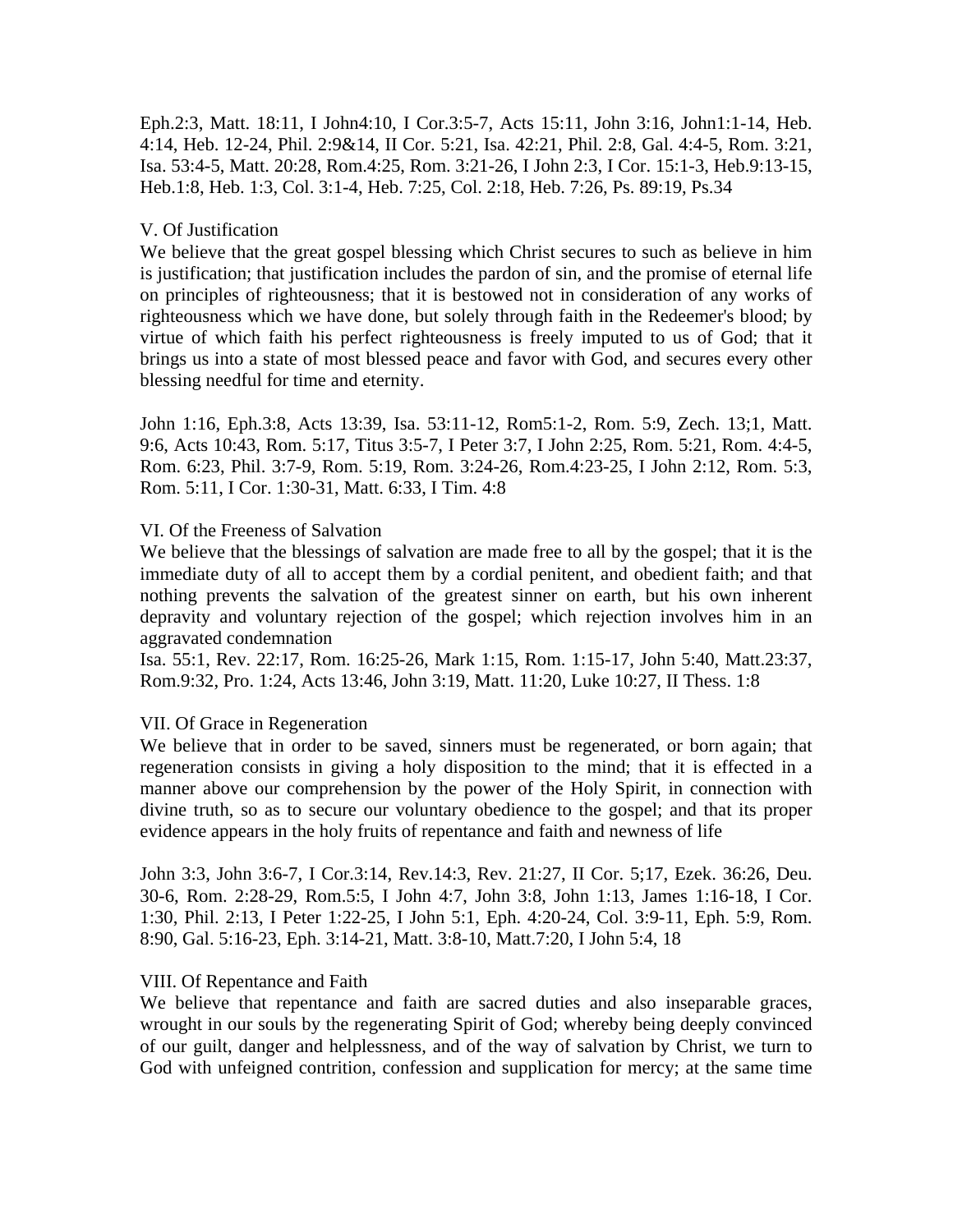heartily receiving the Lord Jesus Christ as our Prophet, Priest and King, and relying on him alone as the only and all-sufficient Saviour

Mark 1:15, Acts 11:18, Eph. 2:8, I John 5:1, John 16:8, Acts 2:37-38, Acts 16:30-31 Luke 18:13, Luke 15:18-21, James 4:7-10, II Cor. 7:11, Tim. 10:12-13, Ps.51, Rom. 10:9-11, Acts 3:22-23, Heb. 4:14, Ps.2:6, Heb. 1:8, Heb. 7:25, II Tim. 1:12

## IX. Of God's Purpose of Grace

We believe that election is the eternal purpose of God, according to which he graciously regenerates, sanctifies, and saves sinners; that being perfectly consistent with the free agency of man, it comprehends all the means in connection with the end; that it is a most glorious display of God's sovereign goodness, being infinitely free, wise, holy and unchangeable; that it utterly excludes boasting, and promotes humility, love, prayer, praise, trust in God, and active imitation of his free mercy; that it encourages the use of means in the highest degree; that it may be ascertained by its effects in all who truly believe the gospel, that it is the foundation of Christian assurance; and that to ascertain it with regard to ourselves demands and deserves the utmost diligence.

II Tim. 1:8-9; Eph. 1:3-14; I Peter 1:1-2; Rom. 11:5-6; John 15;16; I John 4:19; II Thess. 2:13-14; Acts 13:48; John 10:16; Matt. 20:16; Acts 15:14; Ex. 33:18-19; Matt. 20:15; Eph. 1:11; Rom. 9:23-24; Jer. 31:3; Rom.11:28-29; James 1:17-18; II Tim.1:9; Rom. 11:32-36; I Cor. 1:26-31; Rom.3:27; Rom. 4:16; Col.3:12; I Cor. 3:5-7; I Cor. 15:10; I Peter 5:10; Acts 1:24; I Thess. 2:13; I Peter 2:9; Luke 18:7; John 15:16; I Thess. 2:12; II Tim. 2:10; I Cor. 9:22; Rom. 8:28-30; John 6:37-40; I Thess 1:4-10; Isa. 42:16; Rom. 11:29; II Peter 1:10-11; Phil. 3:12; Heb. 6:11

## X. Of Sanctification

We believe that sanctification is the process by which according to the will of God, we are made partakers of his holiness; that it is a progressive work; that it is begun in regeneration; and that it is carried on in the hearts of believers by the presence and power of the Holy Spirit, the Sealer and Comforter, in the continual use of the appointed meansespecially the Word of God, self-examination, self-denial, watchfulness, and prayer. I Thess. 4:3; I Thess. 5:23; II Cor. 7:1; II Cor. 13:10; Phil. 3:12-16; I John 2:29; Rom. 8:5; Eph. 1:4; Pro. 4:18; II Cor. 3:18; Heb. 6:1; II Peter 1:5-8; John 3:6; Phil. 1:9-11; Eph. 1:13-14; Phil. 2:12-13; Eph. 4:11-12; I Peter 2:2; II Peter 3:18; II Cor. 13:5; Luke 11:35; Luke 9:23; Matt. 26:41; Eph.6:18; Eph.4:30

## XI. Of Perseverance of the Saints

We believe that such only are real believers as endure unto the end: that their persevering attachment to Christ is the grand mark which distinguishes them from superficial professors; that a special providence watches over their welfare, and that they are kept by the power of God through faith unto salvation.

John 8:31; I John 2:27-28; I John 3:9; I John 5:18; I John 2:19; John 13:18; Matt. 13:20- 21; John 6:66-69; Job 17:9; Rom. 8:28; Matt. 6:30-33; Jer. 32:40; Ps.121:3; Ps. 91:11-12; Phil. 1:6; Phil. 2:13; Jude 24:25; Heb.1:14; II Kings 6:16; Heb. 13:5; I John 4:4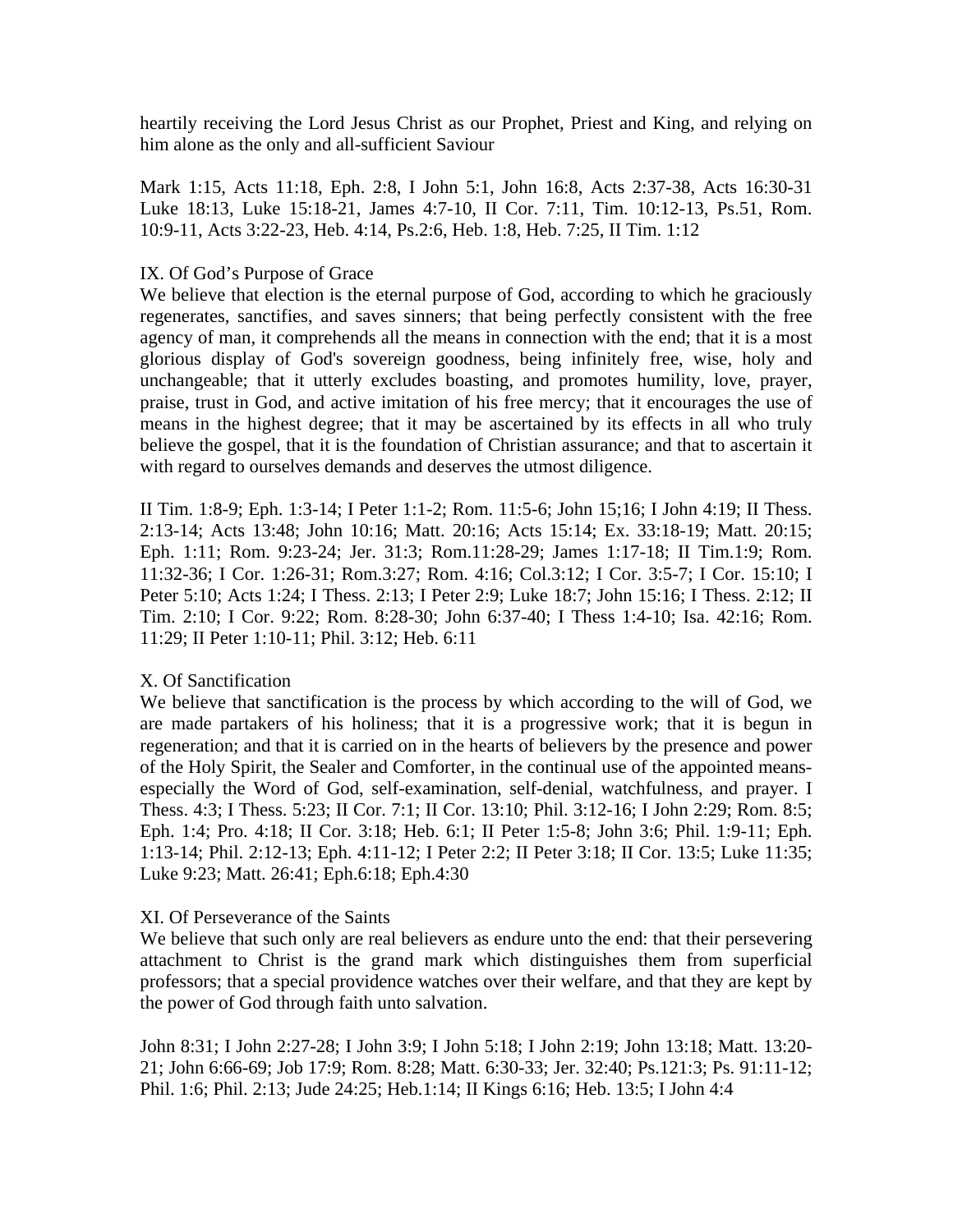#### XII. Of the Harmony of the Law and the Gospel

We believe that the law of God is the eternal and unchangeable rule of his moral government; that it is holy, just and good; and that the inability which the scriptures ascribe to fallen men to fulfill its precepts arises entirely from their love of sin; to deliver them from which, and to restore them through a Mediator to unfeigned obedience to the holy law, is one great end of the gospel, and of the means of grace connected with the establishment of the visible church.

Rom. 3:31; Matt. 5:17; Luke 16:17; Rom. 3:20; Rom. 4:15; Rom. 7:12; Rom.7:7,14-22; Gal.3:21; Ps. 119; Rom.8:7-8; Josh. 24:19; Jer. 13:23; John 6:44; John 5:44; Rom. 8:2-4; Rom. 10:4; I Tim. 1:5; Heb. 8:10; Jude 20&21

#### XIII. Of a Gospel Church

We believe that a visible church of Christ is a congregation of baptized believers, associated by covenant in the faith and fellowship of the gospel; observing the ordinances of Christ; governed by his laws; and exercising the gifts, rights, and privileges invested in them by his word; that its only scriptural officers are bishops or pastors and deacons whose qualifications, claims and duties are defined in the Epistles to Timothy and Titus.

I Cor. 1:1-3; Matt. 18:17; Acts 5:11; Acts 8:1; Acts 11:21-23; I Cor. 4:17; I Cor. 14:23; III John 9; I Tim. 3:5; Acts 2:41-42; II Cor. 8:5; Acts 2:47; I Cor. 5:12-13; I Cor. 11:2; II Thess. 3:6; Rom. 16:17-20; I Cor.11:23-24; Matt. 18:15-20; I Cor. 5:6; II Cor. 2:17; I Cor. 4:17; Matt. 28:20; John 14:15; John 15:12; I John 14:21; I Thess. 4:2; II John 6; Gal. 6:2; Eph. 4:7; I Cor. 14:12; Phil. 1:1; Acts 14:23; Acts 15:22; I Tim. 3; Titus 1

## XIV. Of Baptism and the Lord's Supper

We believe that the Christian baptism is the immersion in water of a believer, into the name of the Father, and Son, and Holy Ghost; to show forth in a solemn and beautiful emblem, our faith in the crucified, buried and risen Saviour, with its effect, in our death to sin and resurrection to a new life; that it is prerequisite to the privileges of a church relation, and to the Lord's Supper; in which the members of the church by the sacred use of bread and wine, are to commemorate together the dying love of Christ; preceded always by solemn self-examination.

Acts 8:36-39; Matt. 3:5-6; John 3:22-23; John 4:12; Matt. 28:19-20; Mark 16:16; Acts 2:38; Acts 8:12; Acts 16:32-34; Acts 18:8; Acts 10:47-48; Gal.3:26-28; Rom.6:4; Col. 2:12; I Peter 3:20-21; Acts 22:16; Acts 2:41-42; I Cor. 11:26; Matt. 26:26-29; Mark 14:22-25; Luke 22:14-20; I Cor.11:28; I Cor. 5:1-8; I Cor. 10:3-32; I Cor. 11:17-32; John 6:26

#### XV. Of the Christian Sabbath

We believe that the first day of the week is the Lord's Day or Christian Sabbath; and it is to be kept sacred to religious purposes, by abstaining from all secular labor and sinful recreations, by the devout observance of all the means of grace, both private and public; and by preparation for the rest that remaineth for the people of God.